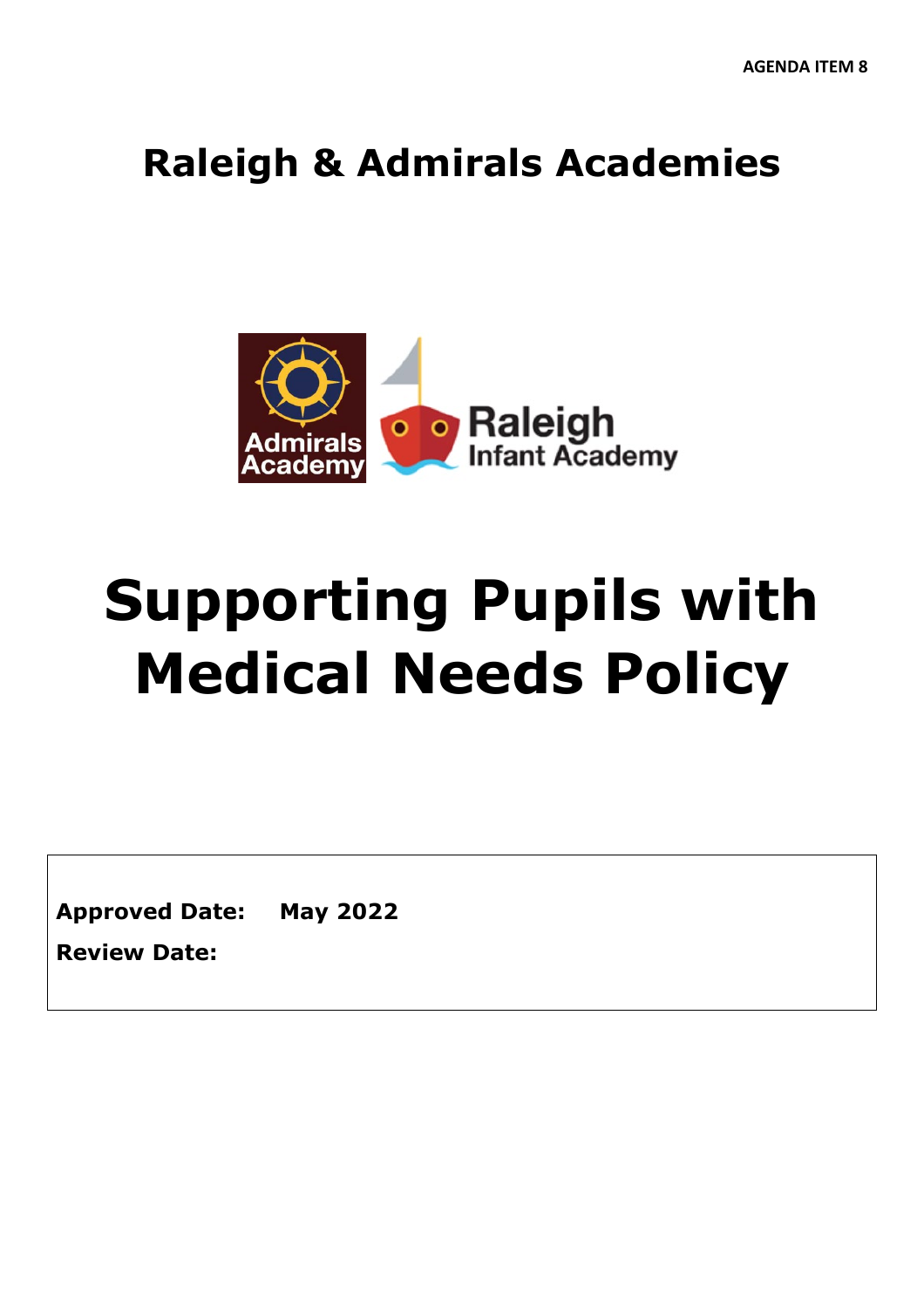# **Supporting Children with Medical Conditions**

Admirals and Raleigh Academies wish to ensure that pupils with medical conditions receive appropriate care and support at school. All pupils have an entitlement to a full-time curriculum or as much as their medical condition allows.

This policy has been developed in line with the Department for Education's statutory guidance released in April 2014 –"Supporting pupils at school with medical conditions" under a statutory duty form section 100 of the Children and

Families Act 2014. The statutory duty came into force on 1<sup>st</sup> September 2014 and was updated in 2017.

The academies will have regard to the statutory guidance issued. We take account of it, carefully consider it, and we make all efforts to comply.

Ofsted places a clear emphasis on meeting the needs of pupils with SEN and Disabilities, also including those pupils with medical conditions.

#### **Key roles and responsibilities**

- **The Local Authority (LA) is responsible for**: Promoting co-operation between relevant partners regarding supporting pupils with medical conditions.
- Providing support, advice /guidance and training to schools and their staff to ensure Individual Healthcare Plans (IHP) are effectively delivered.
- Working with schools to ensure pupils attend full-time or make alternative arrangements for the education of pupils who need to be out of school for fifteen days or more due to a health need and who otherwise would not receive a suitable education.

# **b) The Local Governing Body of Admirals and Raleigh Academies is responsible for:**

- Ensuring arrangements are in place to support pupils with medical conditions.
- Ensuring the policy is developed collaboratively across services, clearly identifies roles and responsibilities and is implemented effectively.
- Ensuring that the Supporting Pupils with Medical Conditions Policy does not discriminate on any grounds including, but not limited to protected characteristics: ethnicity/national/ origin, religion or belief, sex, gender reassignment, pregnancy & maternity, disability or sexual orientation.
- Ensuring the policy covers arrangements for pupils who are competent to manage their own health needs.
- Ensuring that all pupils with medical conditions are able to play a full and active role in all aspects of academy life, participate in visits / trips/ sporting activities, remain healthy and achieve their academic potential.
- Ensuring that relevant training is delivered to someone who will have responsibility to support children with medical conditions and that they are signed off as competent to do so.
- Ensuring written records are kept of any and all, medicines administered to pupils.
- Ensuring the policy sets out procedures in place for emergency situations.
- **Ensuring the level of insurance in place reflects the level of risk.**
- Handling complaints regarding this policy as outlined in the academy's Complaints Policy.

#### **c) The Executive Principal is responsible for:**

- Ensuring the policy is developed effectively with partner agencies and then making staff aware of this policy.
- The day-to-day implementation and management of the Supporting Pupils with Medical Conditions Policy and Procedures of Admirals and Raleigh Academies.
- Liaising with healthcare professionals regarding the training required for staff.
- **IDENTIFY IDENTIFY** Identifying staff who need to be aware of a child's medical condition.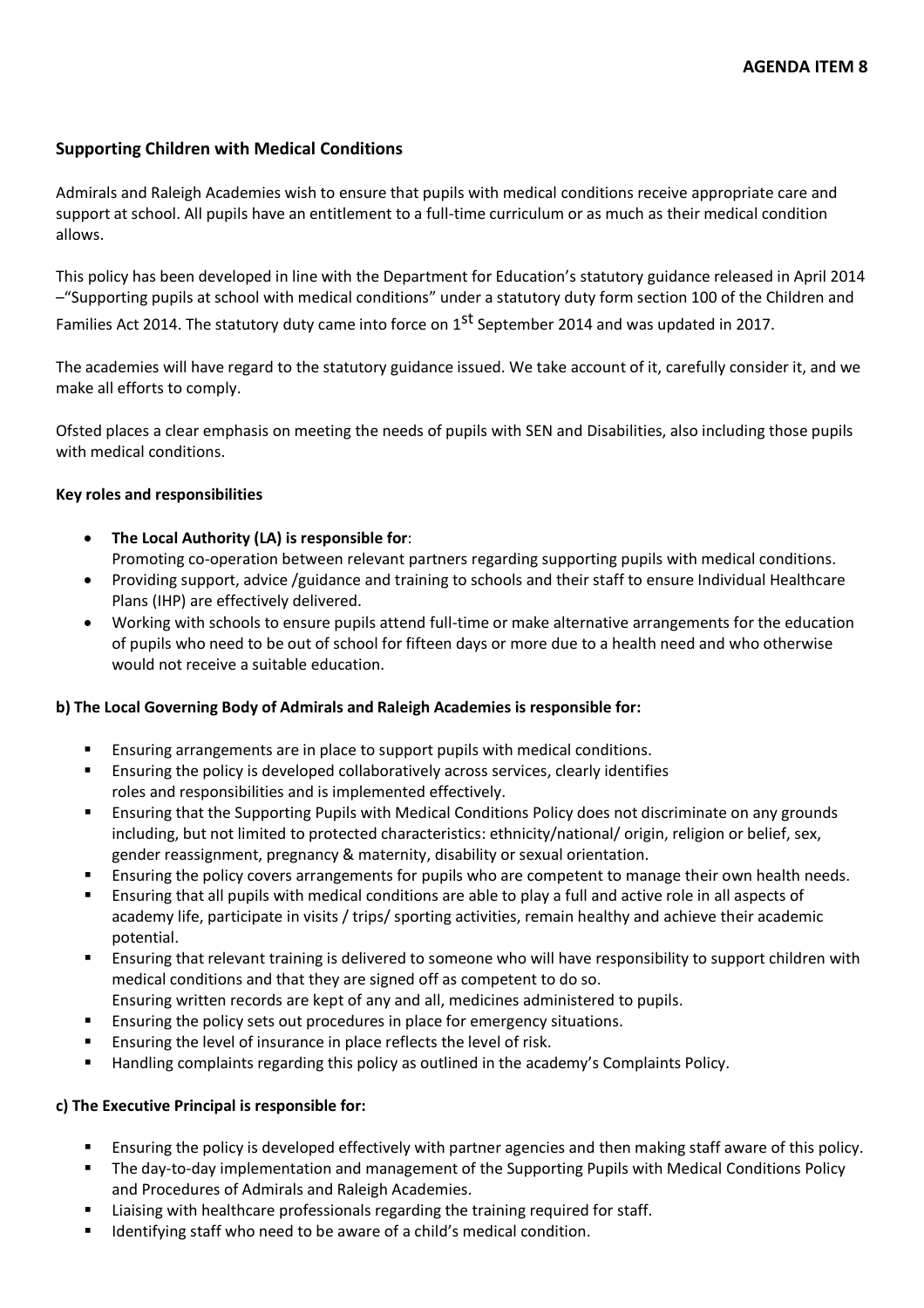- Developing Individual Healthcare Plans (IHPs).
- Ensuring sufficient numbers of trained members of staff are available to implement the policy and deliver IHPs in normal, contingency and emergency situations.
- **If necessary, facilitating the recruitment of staff for the purpose of delivering the promises made in this** policy. Ensuring more than one staff member is identified, to cover holidays / absences and emergencies.
- Ensuring the correct level of insurance is in place for teachers who support pupils in line with this policy.
- Continuous two-way liaison with school nurses and academy in the case of any child who has or develops an identified medical condition.
- **Ensuring confidentiality and data protection**
- Assigning appropriate accommodation for medical treatment/ care
- Considering the purchase of a defibrillator.
- Voluntarily holding 'spare' salbutamol asthma inhalers for emergency use.

#### **d) Staff members are responsible for:**

- **Taking appropriate steps to support children with medical conditions and familiarising themselves with** procedures which detail how to respond when they become aware that a pupil with a medical condition needs help. A first-aid certificate is not sufficient.
- Knowing where controlled drugs are stored and where the key is held.
- Taking account of the needs of pupils with medical conditions in lessons.
- Undertaking training to achieve the necessary competency for supporting pupils with medical conditions, with particular specialist training if they have agreed to undertake a medication responsibility.
- Allowing inhalers, adrenalin pens and blood glucose testers to be held in an accessible location, following DfE guidance.

#### **e) The School Nurse Service is responsible for**:

- Collaborating on developing an IHP in anticipation of a child with a medical condition starting school.
- Notifying the academy when a child has been identified as requiring support in the academy due to a medical condition at any time in their academy career.
- Supporting staff to implement an IHP and then participate in regular reviews of the IHP.
- Giving advice and liaison on training needs alongside the SENCO
- Liaising locally with lead clinicians on appropriate support
- Assisting the SENCO, Executive Principal, Head of School/Deputy Head in identifying training needs and providers of training.

#### **f) Parents and carers are responsible for:**

- Keeping the academy informed about any new medical condition or changes to their child/children's health.
- Participating in the development and regular reviews of their child's IHP.
- Completing a parental consent form to administer medicine or treatment before bringing medication into school.
- Providing the academy with the medication their child requires and keeping it up to date including collecting leftover medicine.
- Carrying out actions assigned to them in the IHP with particular emphasis on, them or a nominated adult, being contactable at all times.

#### **g) Pupils are responsible for:**

- **Providing information on how their medical condition affects them.**
- Contributing to their IHP
- Complying with the IHP and self-managing their medication or health needs including carrying medicines or devices, if judged competent to do so by a healthcare professional and agreed by parents.

#### **h) Newly appointed teachers, supply or agency staff and support staff will receive**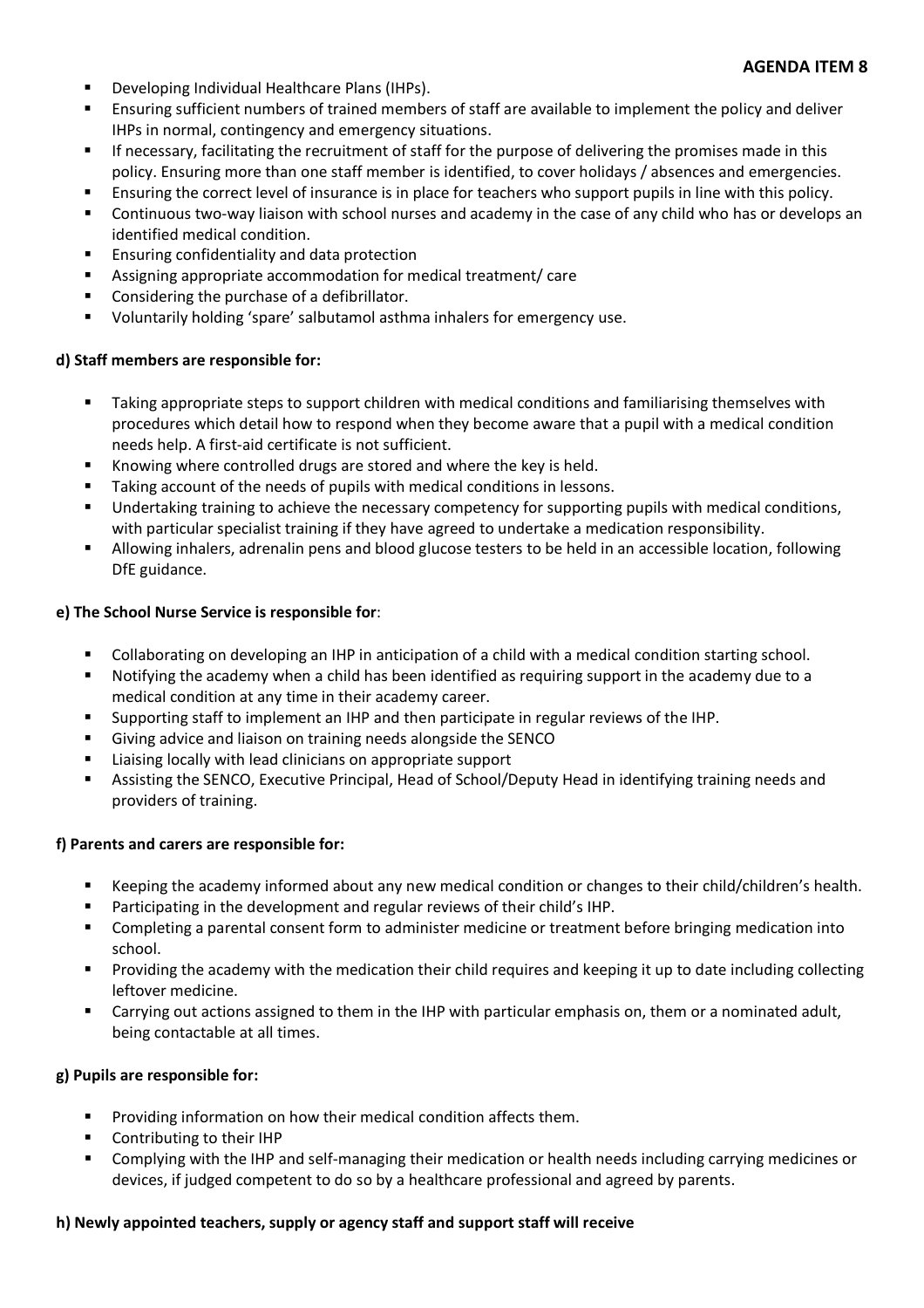**Training on the 'Supporting Pupils with Medical Conditions' Policy as part of their induction.** 

The clinical lead for each training area/session will be named on each IHP.

No staff member may administer prescription medicines or undertake any healthcare procedures without undergoing training specific to the condition and signed off as competent.

School will keep a record of medical conditions supported, training undertaken and a list of adults qualified to undertake responsibilities under this policy. They will notify Health & Safety NCC, and Risk, Insurance & Governance Manager (The Director of Finance and Operations) Eastern Multi Academy Trust.

#### **Medical conditions register /list**

- Academy admissions forms should request information on pre-existing medical conditions. Parents must have easy pathway to inform the academy at any point in the school year if a condition develops or is diagnosed. Consideration could be given to seeking consent from GPs to have input into the IHP and also to share information for recording attendance.
- A medical conditions list or register should be kept, updated and reviewed regularly by the nominated member of staff. Each class teacher should have an overview of the list for the pupils in their care, within easy access.
- Supply staff and support staff should similarly have access on a need-to-know basis. Parents should be assured data sharing principles are adhered to.
- For pupils on the medical conditions list key stage transition points meetings should take place in advance of transferring to enable parents, school and health professionals to prepare IHP and train staff if appropriate.

#### **Individual Healthcare Plans (IHPs)**

- Where necessary (the Executive Principal will make the final decision) an Individual Healthcare Plan (IHP) will be developed in collaboration with the pupil, parents/carers, Executive Principal, Head of School/Deputy Headteacher/Special Educational Needs Coordinator (SENCO) and medical professionals.
- IHPs will be easily accessible to all relevant staff, including supply/agency staff, whilst preserving confidentiality. Staffrooms are inappropriate locations under Information Commissioner's Office (ICO) advice for displaying IHP as visitors/parent helpers etc. may enter.
- If consent is sought from parents, photo and instructions may be displayed. More discreet location for storage such as Intranet or locked file is more appropriate. However, in the case of conditions with potential life-threatening implications the information should be available clearly and accessible to everyone.
- IHPs will be reviewed at least annually or when a child's medical circumstances change, whichever is sooner.
- Where a pupil has an Education, Health and Care plan or special needs statement, the IHP will be linked to it or become part of it.
- Where a child is returning from a period of hospital education or alternative provision or home tuition, collaboration between the LA /AP provider and academy is needed to ensure that the IHP identifies the support the child needs to reintegrate.

#### **Transport arrangements**

- Where a pupil with an IHP is allocated school transport the academy should invite a member of NCC Transport team who will arrange for the driver or escort to participate in the IHP meeting. A copy of the IHP will be copied to the Transport team and kept on the pupil record. The IHP must be passed to the current operator for use by the driver /escort and the Transport team will ensure that the information is supplied when a change of operator takes place.
- For some medical conditions the driver/ escort will require adequate training. For pupils who receive specialised support in the academy with their medical condition this must equally be planned for in travel arrangements to the academy and included in the specification to tender for that pupil's transport.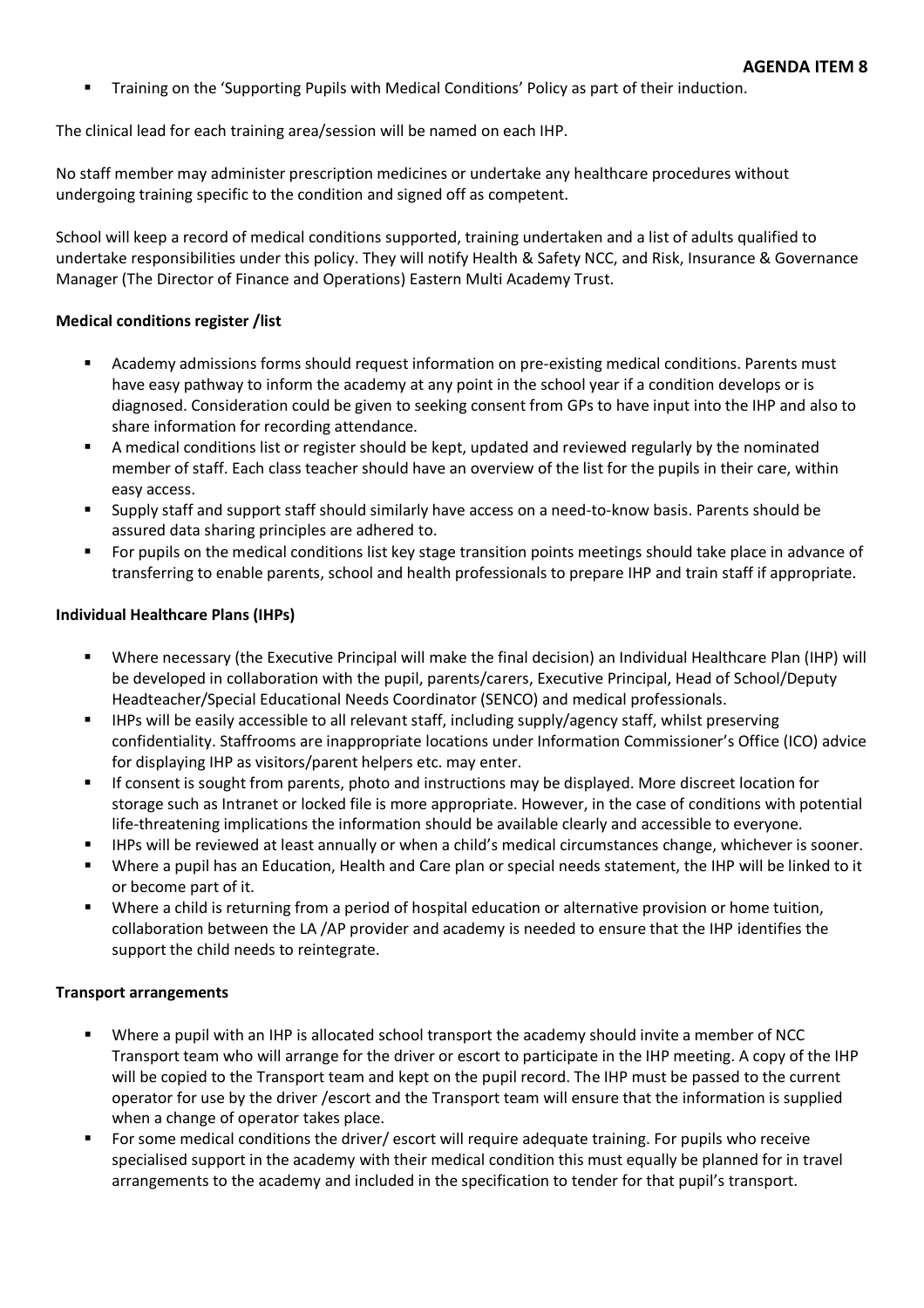#### **AGENDA ITEM 8**

- When prescribed controlled drugs need to be sent in to the academy, parents will be responsible for handing them over to the adult in the car in a suitable bag or container. They must be clearly labelled with name and dose etc.
- Controlled drugs will be kept under the supervision of the adult in the car throughout the journey and handed to an academy staff member on arrival. Any change in this arrangement will be reported to the Transport team for approval or appropriate action.

# **Education Health Needs (EHN) referrals**

All pupils of compulsory school age who because of illness, lasting 15 days or more, would not otherwise receive a suitable full-time education are provided for under the local authority's duty to arrange educational provision for such pupils.

# **Medicines**

- Where possible, unless advised it would be detrimental to health, medicines should be prescribed in frequencies that allow the pupil to take them outside of academy hours. If this is not possible, prior to staff members administering any medication, the parents/carers of the child must complete and sign a parental consent to administration of medicine form.
- No child will be given any prescription or non-prescription medicines without written parental consent except in exceptional circumstances.
- Medicines MUST be in date, labelled, and provided in the original container (except in the case of insulin which may come in a pen or pump) with dosage instructions. Medicines which do not meet these criteria will not be administered.
- A maximum of four weeks' supply of the medication may be provided to the academy at one time.
- All medication must be kept securely in the academy whether prescribed or non-prescribed. Failure to adhere to this could put other children at risk. Children must not have any medication in their possession and passing medication to another child is an offence. The academies should otherwise keep controlled drugs that have been prescribed for a pupil securely stored in a non-portable container and only named staff should have access. Controlled drugs should be easily accessible in an emergency.
- Medications will be stored in the Academy Office or in a secure fridge.
- Any medications left over at the end of the course will be returned to the child's parents.
- Written records will be kept of any medication administered to children.
- **Pupils will never be prevented from accessing their medication.**
- **Emergency salbutamol inhaler kits may be kept voluntarily by the academy.**
- General posters about medical conditions (diabetes, asthma, epilepsy etc.) are recommended to be visible in the staff room.
- Admirals and Raleigh Academies cannot be held responsible for side effects that occur when medication is taken correctly.
- Staff will not force a pupil if the pupil refuses to comply with their health procedure, and the resulting actions will be clearly written into the IHP which will include informing parents.

#### **Emergencies**

- Medical emergencies will be dealt with under the academy's emergency procedures which will be communicated to all relevant staff so they are aware of signs and symptoms.
- Pupils will be informed in general terms of what to do in an emergency such as telling a teacher.
- If a pupil needs to be taken to hospital, a member of staff will remain with the child until their parents arrive.

# **Day trips, residential visits and sporting activities**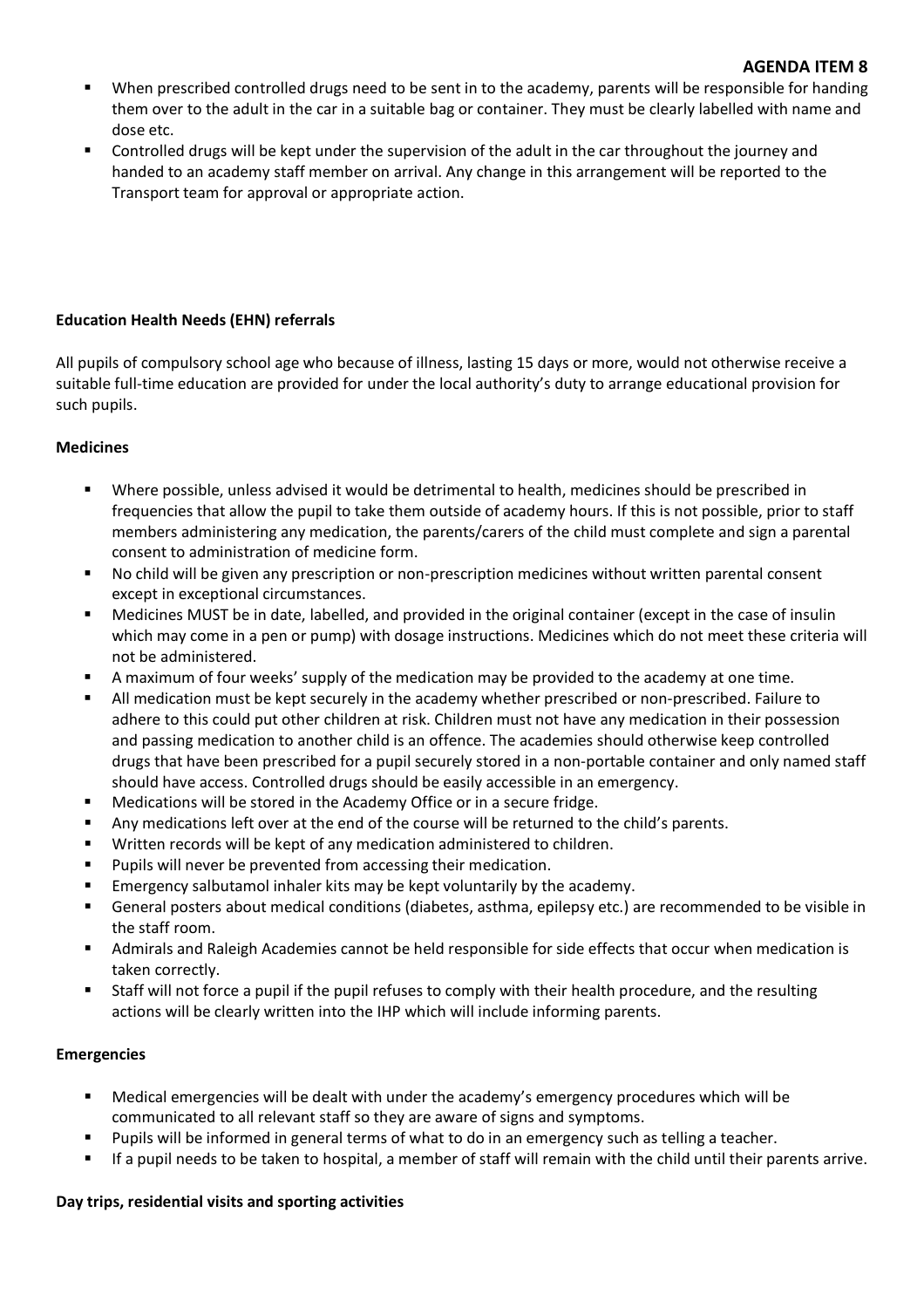- Unambiguous arrangements should be made and be flexible enough to ensure pupils with medical conditions can participate in trips, residential stays, sports activities and not prevent them from doing so unless a clinician states it is not possible.
- To comply with best practice risk assessments should be undertaken, in line with H&S executive guidance on trips, in order to plan for including pupils with medical conditions. Consultation with parents, healthcare professionals etc. on trips and visits will be separate to the normal day to day IHP requirements for the academy day.

# **Avoiding unacceptable practice**

Each case will be judged individually but in general the following is not considered acceptable. The following behaviour is unacceptable in Admirals and Raleigh Academies:

- Preventing children from easily accessing their inhalers and medication and administering their medication when and where necessary.
- Assuming that pupils with the same condition require the same treatment.
- **Ignoring the views of the pupil and/or their parents or ignoring medical evidence or opinion.**
- Sending pupils home frequently or preventing them from taking part in activities at the academy.
- **Sending the pupil to the academy office alone or with an unsuitable escort if they become ill.**
- Penalising pupils with medical conditions for their attendance record where the absences relate to their condition.
- Making parents feel obliged or forcing parents to attend the academy to administer medication or provide medical support, including toilet issues.
- Creating barriers to children participating in academy life, including trips.
- Refusing to allow pupils to eat, drink or use the toilet when they need to, in order to manage their condition.

# **Insurance**

- Teachers who undertake responsibilities within this policy will be assured by the Executive Principal they are covered by the academy's insurance.
- **Full written insurance policy documents are available to be viewed by members of staff who are providing** support to pupils with medical conditions. Those who wish to see the documents should contact the Executive Principal.

# **Complaints**

- All complaints should be raised with the academy in the first instance.
- The details of how to make a formal complaint can be found in the Trust Complaints Policy.

# **Definitions**

- 'Parent(s)' is a wide reference not only to a pupil's birth parents but to adoptive, step and foster parents, or other persons who have parental responsibility for, or who have care of, a pupil.
- 'Medical condition' for these purposes is either a physical or mental health medical condition as diagnosed by a healthcare professional which results in the child or young person requiring special adjustments for the academy day, either ongoing or intermittently. This includes a chronic or short-term condition, a long-term health need or disability, an illness, injury or recovery from treatment or surgery. Being 'unwell' and common childhood diseases are not covered.
- 'Medication' is defined as any prescribed treatment.
- 'Prescription medication' is defined as any drug or device prescribed by a doctor, prescribing nurse or dentist and dispensed by a pharmacist with instructions for administration, dose and storage.